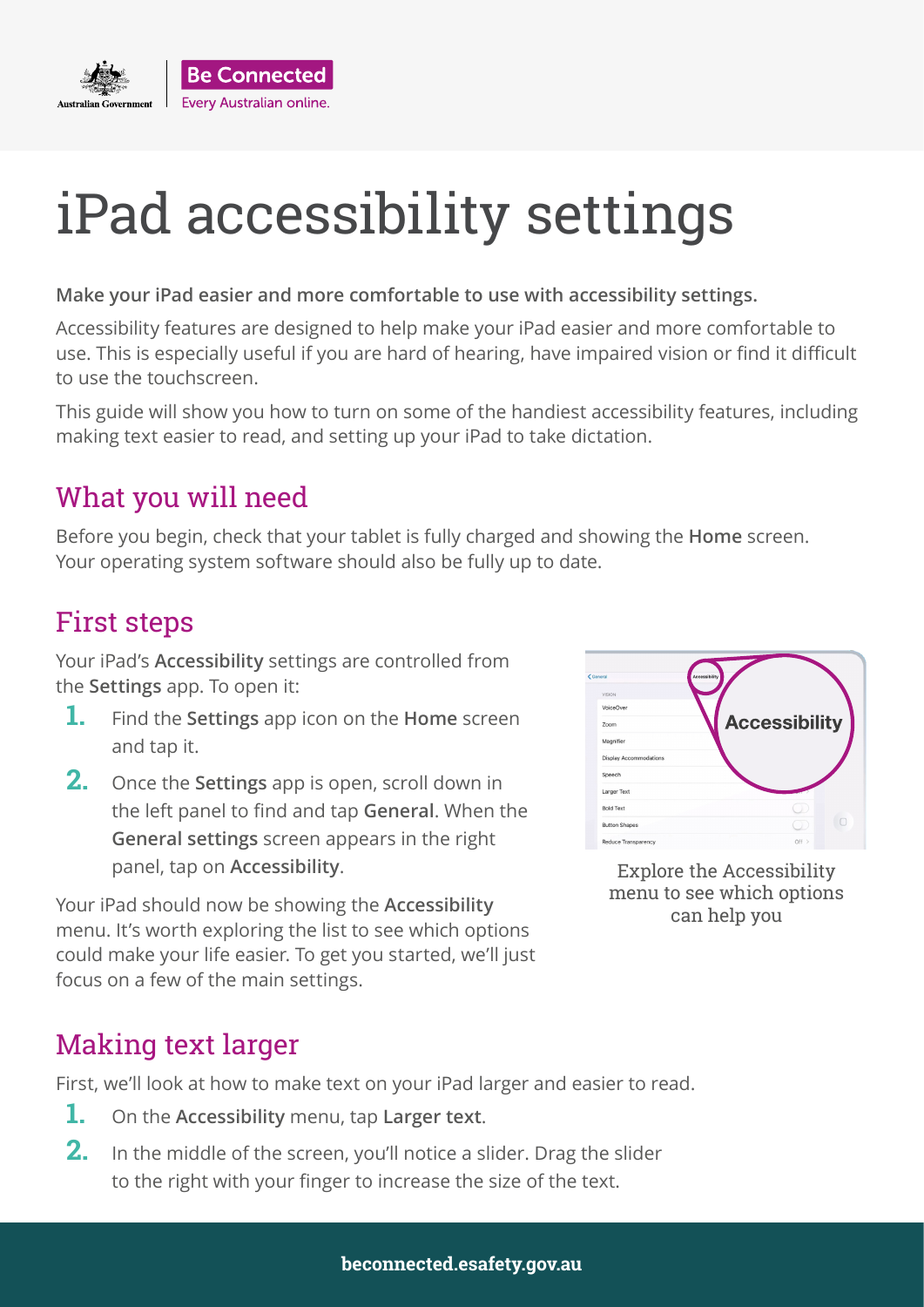- **3.** All the text on the screen will get bigger as you move the slider to the right, and smaller as you move the slider to the left, so you can preview the results.
- **4.** For even larger text, tap the switch next to **Larger accessibility sizes** at the top of the screen so that the switch turns green.
- **5.** Find a text size you're happy with, then tap the **Back** arrow at the top left of the screen to set it and to return to the **Accessibility** menu.

You can scroll down to explore other options on this screen for making text easier to read, including the **Bold text** setting. This makes the text darker and thicker, so it stands out more on the screen.

| <accessibility< th=""><th><b>Larger Text</b></th><th></th></accessibility<> | <b>Larger Text</b>                                                   |  |
|-----------------------------------------------------------------------------|----------------------------------------------------------------------|--|
|                                                                             | Larger Accessibility Sizes                                           |  |
|                                                                             |                                                                      |  |
|                                                                             |                                                                      |  |
|                                                                             |                                                                      |  |
|                                                                             |                                                                      |  |
| ٨                                                                           |                                                                      |  |
|                                                                             | Apps that support Dynamic Type will adjust to your preferred reading |  |
|                                                                             |                                                                      |  |

You can see the text get larger or smaller when you move the slider

### Using your iPad as a magnifying glass

The **Magnifier** lets you use your iPad's camera like a magnifying glass by displaying the enlarged text on the screen of your iPad. This is useful for things such as reading the fine print on a bill. To use it, you can set up the **Magnifier** in the **Control centre** menu.

First though, you need to go back to the main **Settings** menu, so look at the menu in the left panel of the screen. Just under **General** you'll find **Control centre**.

- **1.** Now tap **Control centre**.
- **2.** On the right side of the screen, tap **Customise controls** to see the options.
- **3.** Look for **Magnifier**. Then tap the green plus symbol next to it, to add the **Magnifier** to your iPad's **Control centre**. The Control centre provides some handy shortcuts to commonly used features.
- **4.** Look at the list at the top of the **Customise** screen. The **Magnifier** is now in the list of features included in your **Control centre**.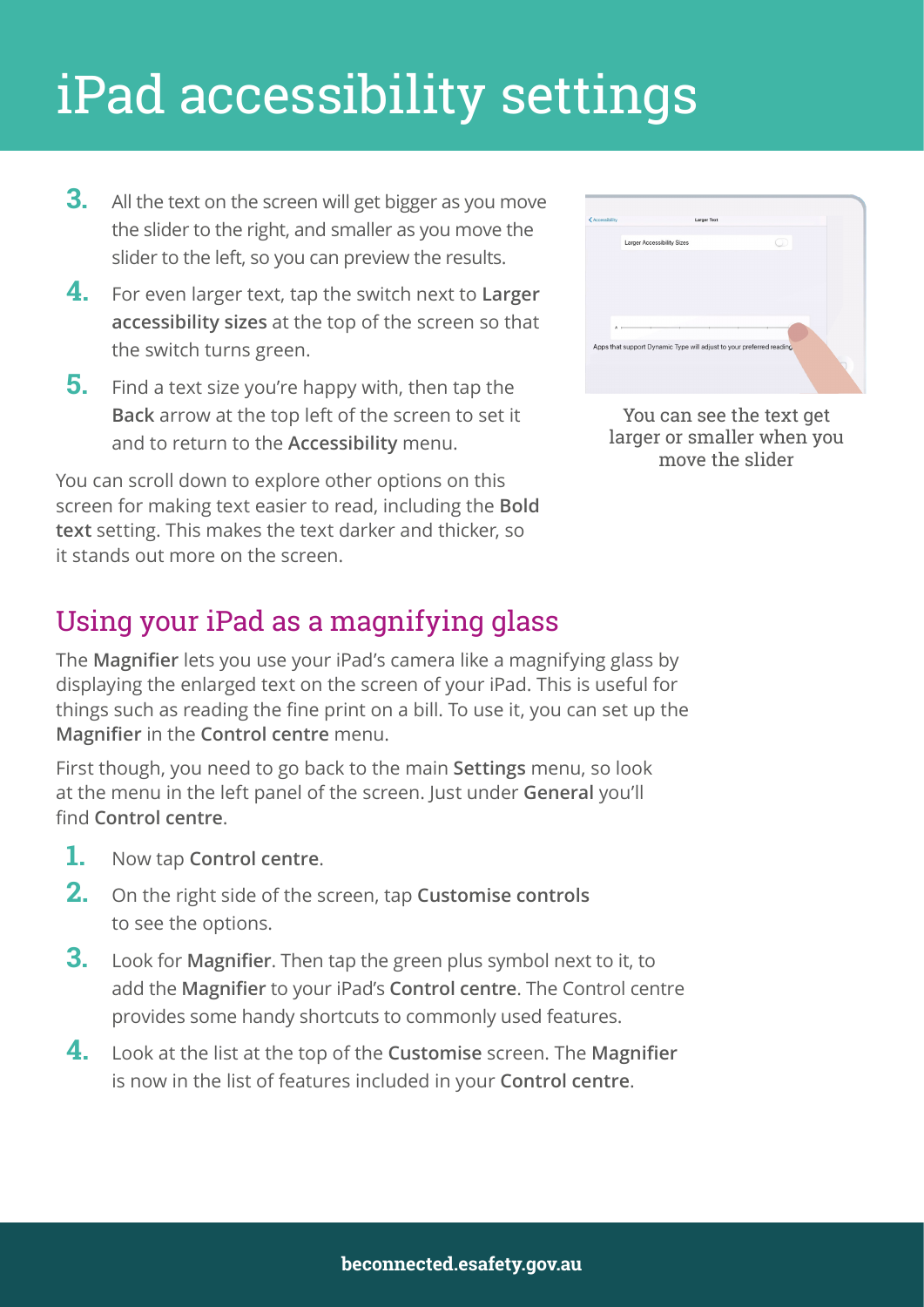- **5.** To open the **Control Centre**, swipe down from the top the screen, near the right-hand corner. Be careful to start with your finger in the bezel section of your tablet, which is the black or white area that surrounds the screen. You can open the **Control centre** at any time, whether you're in an app, or on a website.
- **6.** Tap on the magnifying glass icon to open the **Magnifier**. Then screen shows what we call a **live view** through the iPad's camera.
- **7.** Focus on what you want to see close-up and drag your finger right along the slider to zoom in and left to zoom out.

When you've finished exploring the **Magnifier**, press the **Home** button to go back to the **Home** screen and continue the course.

### Using Siri for voice dictation

Siri is another really useful feature of the iPad. Siri lets you speak into your iPad to do a range of things, and we'll look at these in more detail in another guide. For now, we'll focus on how Siri takes dictation.

By turning what you say into text, Siri lets you create messages and notes without having to type on the keyboard. Let's use Siri's **Dictation** feature to create a note about some family history research.

To get started, press the **Home** button.

- **1.** Tap the **Notes** icon to open the app.
- **2.** Tap the **New note** icon in the top right of the screen to start a new message.
- **3.** A blank note screen appears, along with the keyboard at the bottom of the screen. You could start typing now, but we're going to use voice dictation.



Tap the magnifying glass icon to open the Magnifier from the Control centre



Tap this icon to open the Notes app